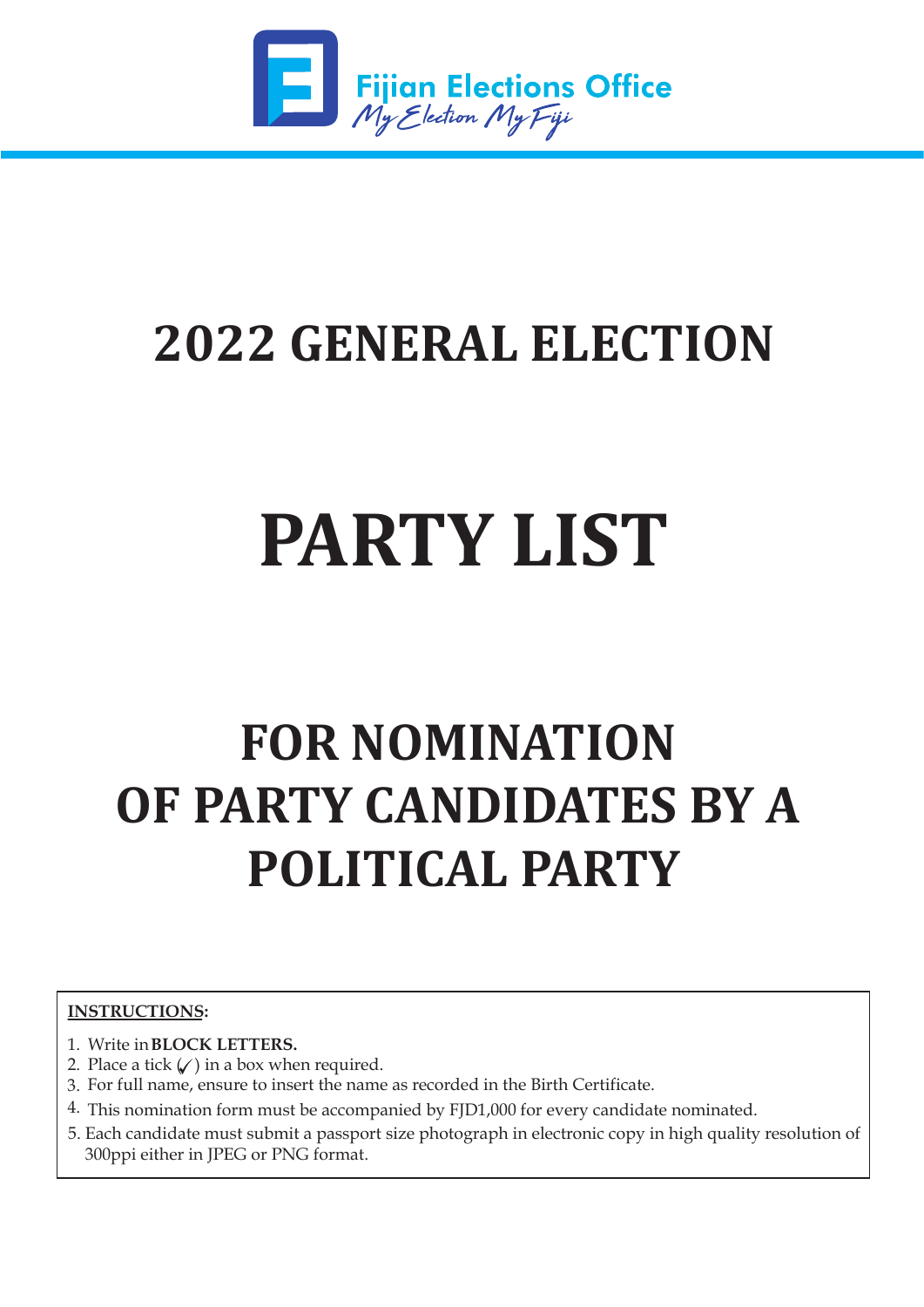#### **PARTY LIST**

**To the Supervisor of Elections, Fijian Elections Office, Suva, FIJI.**

We hereby nominate each of the persons in this Party List to be a candidate for the 2022 General Election for our Party.

We declare and certify that the order in which the candidates appear on the attached ranking certificate pursuant to section 26(5) of the Electoral Act, 2014 was agreed to in accordance with the rules of procedure of our Party.

We enclose and attach a bank cheque of FJD ........................ being deposit for each candidate at FJD 1,000 per candidate nominated by the Party.

Dated this .............................. day of .............................. 20........

Name of the Political Party: ............................................................

Name of President: ............................................. Signature: .............................................

Name of Registered Of�icer: ............................................. Signature: .............................................

| <b>FEO Official</b> | <b>Date &amp; Time</b><br><b>Received</b> | Accepted/<br><b>Rejected</b> | <b>Amount</b><br><b>Received</b> | <b>Receipt Number</b><br><i>issued</i> |
|---------------------|-------------------------------------------|------------------------------|----------------------------------|----------------------------------------|
|                     |                                           |                              |                                  |                                        |
|                     |                                           |                              |                                  |                                        |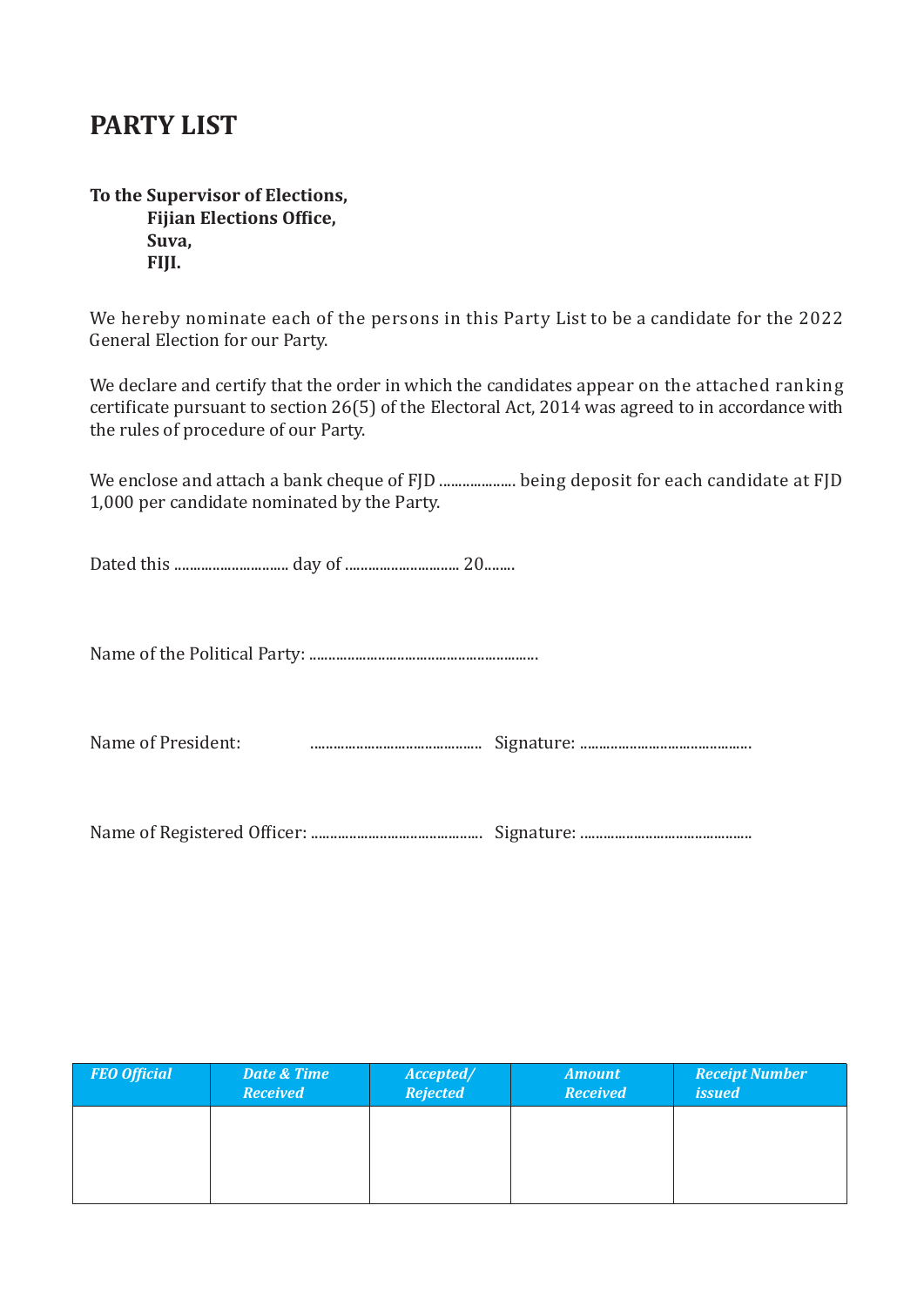# **Certificate of Ranking of Party Candidates Certi�icate of Ranking of Party Candidates**

In accordance with section 26(5) of the Electoral Act, 2014, we certify that the ranking of the party candidates, as set out below, was agreed In accordance with section 26(5) of the Electoral Act, 2014, we certify that the ranking of the party candidates, as set out below, was agreed to in accordance with the rules of procedure of the Political Party. to in accordance with the rules of procedure of the Political Party.

Name of President: ............................................. Signature: .............................................. Name of President:

Name of Registered Of�icer: ............................................. Signature: ............................................. 

| Ranking<br>1st  | <b>Full Name</b> | <b>Residential Address</b> | Occupation | Voter Number | <b>Signature</b> |
|-----------------|------------------|----------------------------|------------|--------------|------------------|
|                 |                  |                            |            |              |                  |
| 2nd             |                  |                            |            |              |                  |
| 3rd             |                  |                            |            |              |                  |
| 4th             |                  |                            |            |              |                  |
| 5 <sup>th</sup> |                  |                            |            |              |                  |
| $6th\,$         |                  |                            |            |              |                  |
| 7th             |                  |                            |            |              |                  |
| $8th$           |                  |                            |            |              |                  |
| 9th             |                  |                            |            |              |                  |
| $10th$          |                  |                            |            |              |                  |
| 11th            |                  |                            |            |              |                  |
| 12th            |                  |                            |            |              |                  |
| 13th            |                  |                            |            |              |                  |
| 14th            |                  |                            |            |              |                  |
| 15th            |                  |                            |            |              |                  |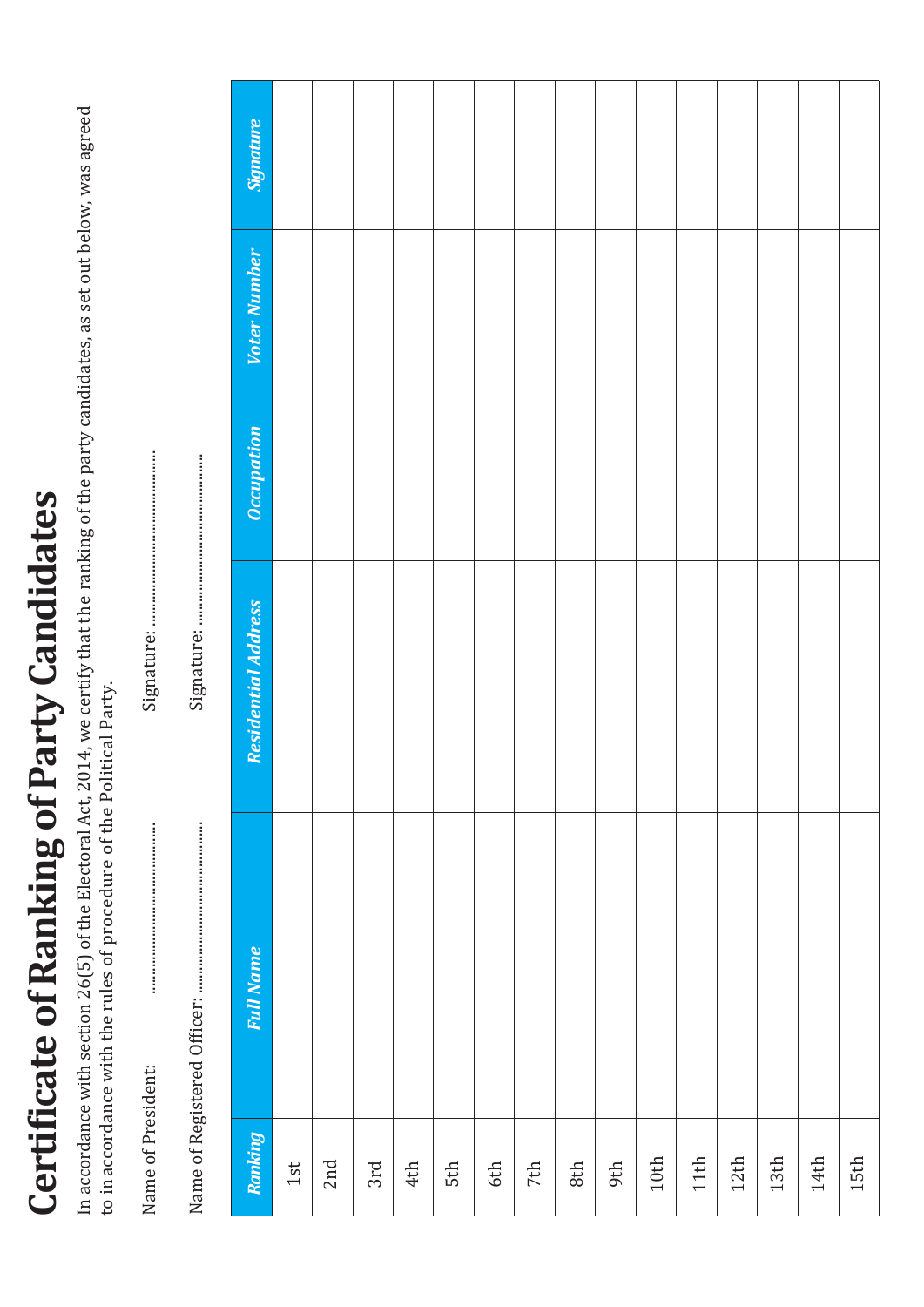| Voter Number               |        |        |        |        |      |      |      |      |      |      |        |      |      |      |      |      |      |      |      |
|----------------------------|--------|--------|--------|--------|------|------|------|------|------|------|--------|------|------|------|------|------|------|------|------|
| <b>Occupation</b>          |        |        |        |        |      |      |      |      |      |      |        |      |      |      |      |      |      |      |      |
| <b>Residential Address</b> |        |        |        |        |      |      |      |      |      |      |        |      |      |      |      |      |      |      |      |
| <b>Full Name</b>           |        |        |        |        |      |      |      |      |      |      |        |      |      |      |      |      |      |      |      |
| Ranking                    | $16th$ | $17th$ | $18th$ | $19th$ | 20th | 21st | 22nd | 23rd | 24th | 25th | $26th$ | 27th | 28th | 29th | 30th | 31st | 32nd | 33rd | 34th |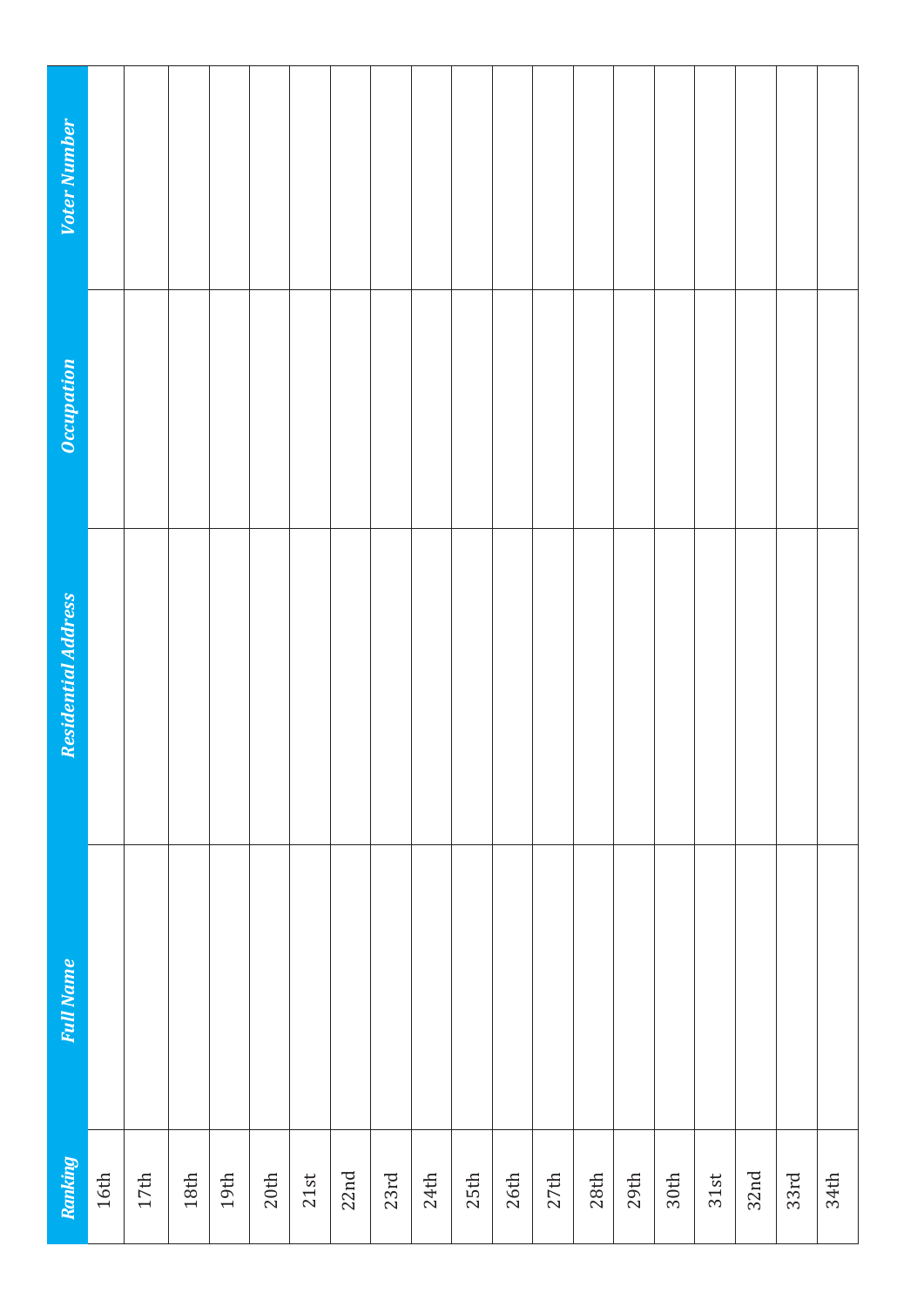| Voter Number               |      |      |      |      |      |        |      |      |      |      |      |      |      |      |      |      |      |
|----------------------------|------|------|------|------|------|--------|------|------|------|------|------|------|------|------|------|------|------|
| Occupation                 |      |      |      |      |      |        |      |      |      |      |      |      |      |      |      |      |      |
| <b>Residential Address</b> |      |      |      |      |      |        |      |      |      |      |      |      |      |      |      |      |      |
| <b>Full Name</b>           |      |      |      |      |      |        |      |      |      |      |      |      |      |      |      |      |      |
| Ranking                    | 35th | 36th | 37th | 38th | 39th | $40th$ | 41st | 42nd | 43rd | 44th | 45th | 46th | 47th | 48th | 49th | 50th | 51st |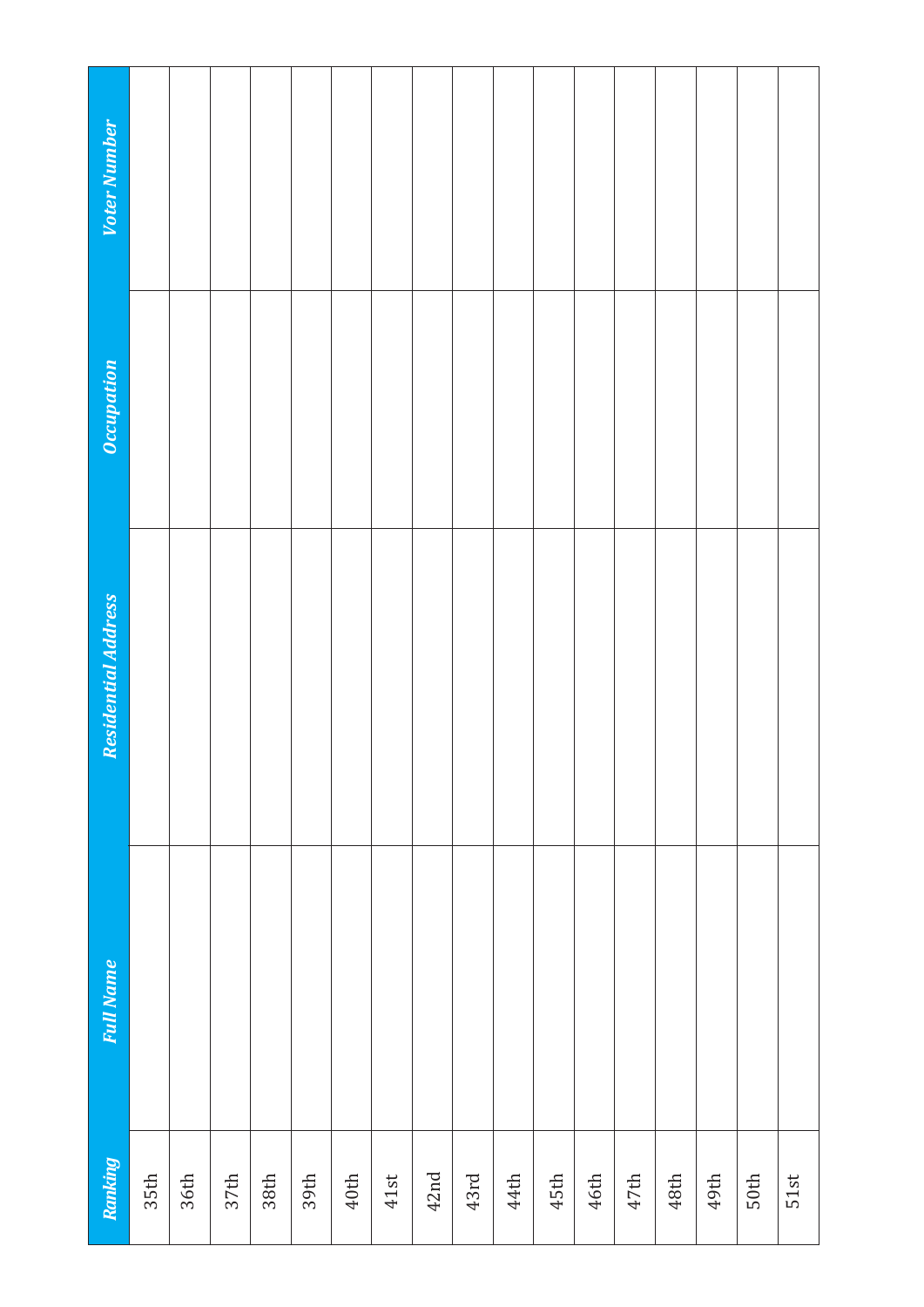| <b>Voter Number</b>        |      |      |      |      |
|----------------------------|------|------|------|------|
| Occupation                 |      |      |      |      |
| <b>Residential Address</b> |      |      |      |      |
| <b>Full Name</b>           |      |      |      |      |
| Ranking                    | 52nd | 53rd | 54th | 55th |